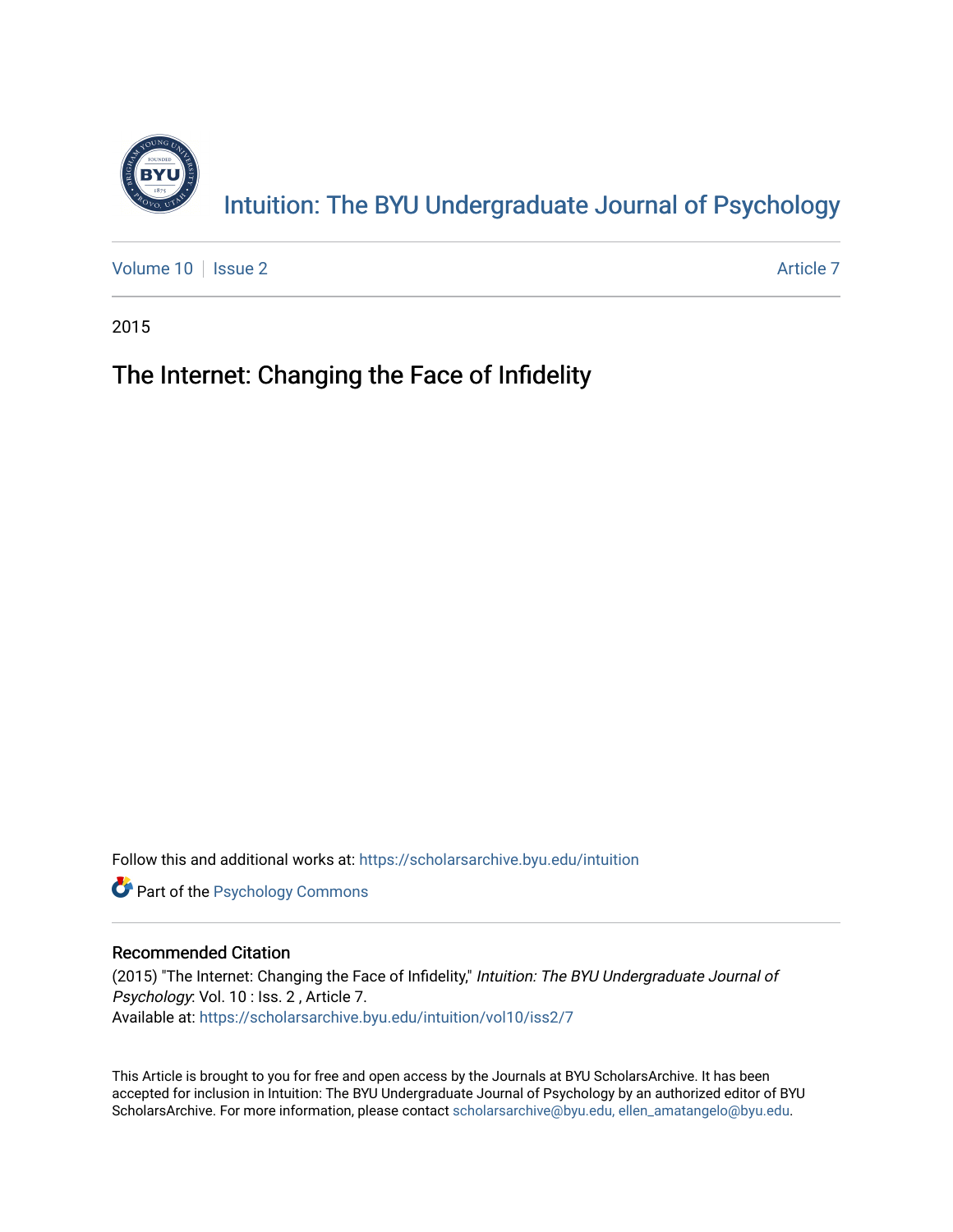# **The Internet: Changing the Face of Infidelity by Krista Keddington**

*The ubiquity of the Internet in society has had a lasting impact on many things, including the commonly accepted ideals concerning infidelity. This paper reviews current literature on infidelity, beginning with the negative consequences of infidelity and the characteristics most commonly associated with individuals involved in infidelity. Although there is extensive knowledge gained from these studies, the advent of the Internet has changed infidelity, including both the type of people involved and the actions that are considered to be unfaithful. This change in practice may necessitate a change in the current definition of infidelity. Consequently, advances in the research of fidelity need to be made so as to include these changes and increase the effectiveness of prevention.* 

1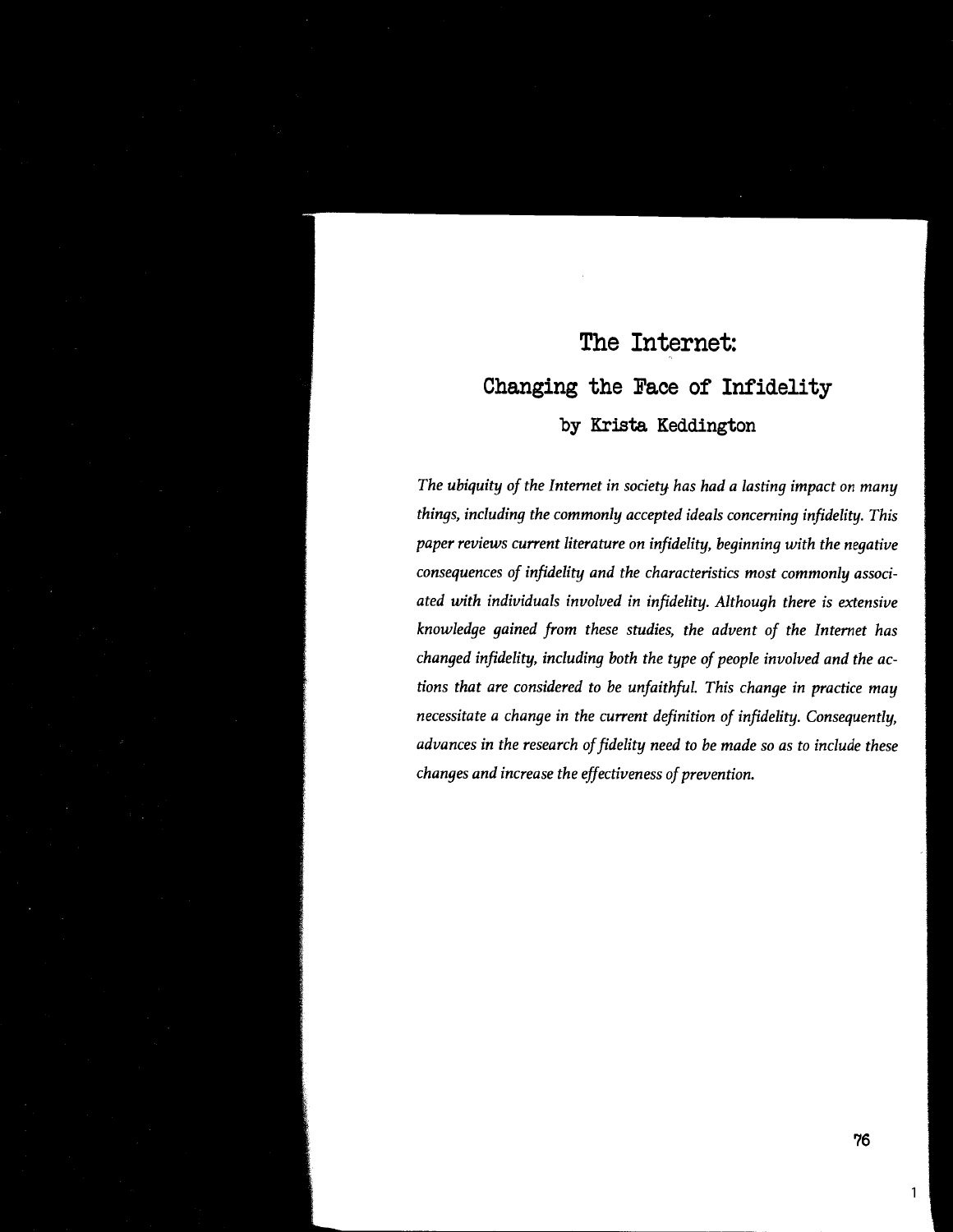hen most individuals enter into the marriage contract, implied, if not outright specified, is an agreement of complete fidelity (Lalaz & Weigel, 2011). Yet, according to Buss and **Shackelford** (1997), 20%-60% of all married individuals, depending **their** gender, will be involved in an extramarital affair at some **<u>raint</u>** in their marriage. The consequences of these behaviors are **M** not only by the individuals who have direct participation in the **attamarital** affair, but also by society as a whole. For example, in-**Edelity** is one of the leading causes of divorce (Shackelford & Buss, **11677), which is associated with negative consequences such as high-** $\blacksquare$  increases in divorce rates for children of divorce and a society **1 1** places less emphasis on commitment (Brody, Neubaum, & **Forehand,** 1988; Murray & Kardatzke, 2009; Roscoe, Cavanaugh, & **Kennedy, 1988).** Even if the couple does not divorce as a conse**tpence** of infidelity, emotional distress is increased (Gordon, Bau**com**, & Snyder, 2004) and overall marriage quality decreases (Previ**li** & Amato, 2004).

# **Past Research** on Infidelity

#### **Predictors** of Infidelity

Efforts toward preventing infidelity and divorce in the past often include identifying individual characteristics linked to higher rates **of** infidelity. Males are significantly more likely to participate in in**fidelity** than females (Lalaz & Weigel, 2011), as are individuals who **rate** high in extroversion and openness and low in agreeableness **and** conscientiousness on Goldberg's Big-Five Personality Factors (Orzeck & Lung, 2005). Other demographic variables associated **with** higher infidelity include younger age when first married, a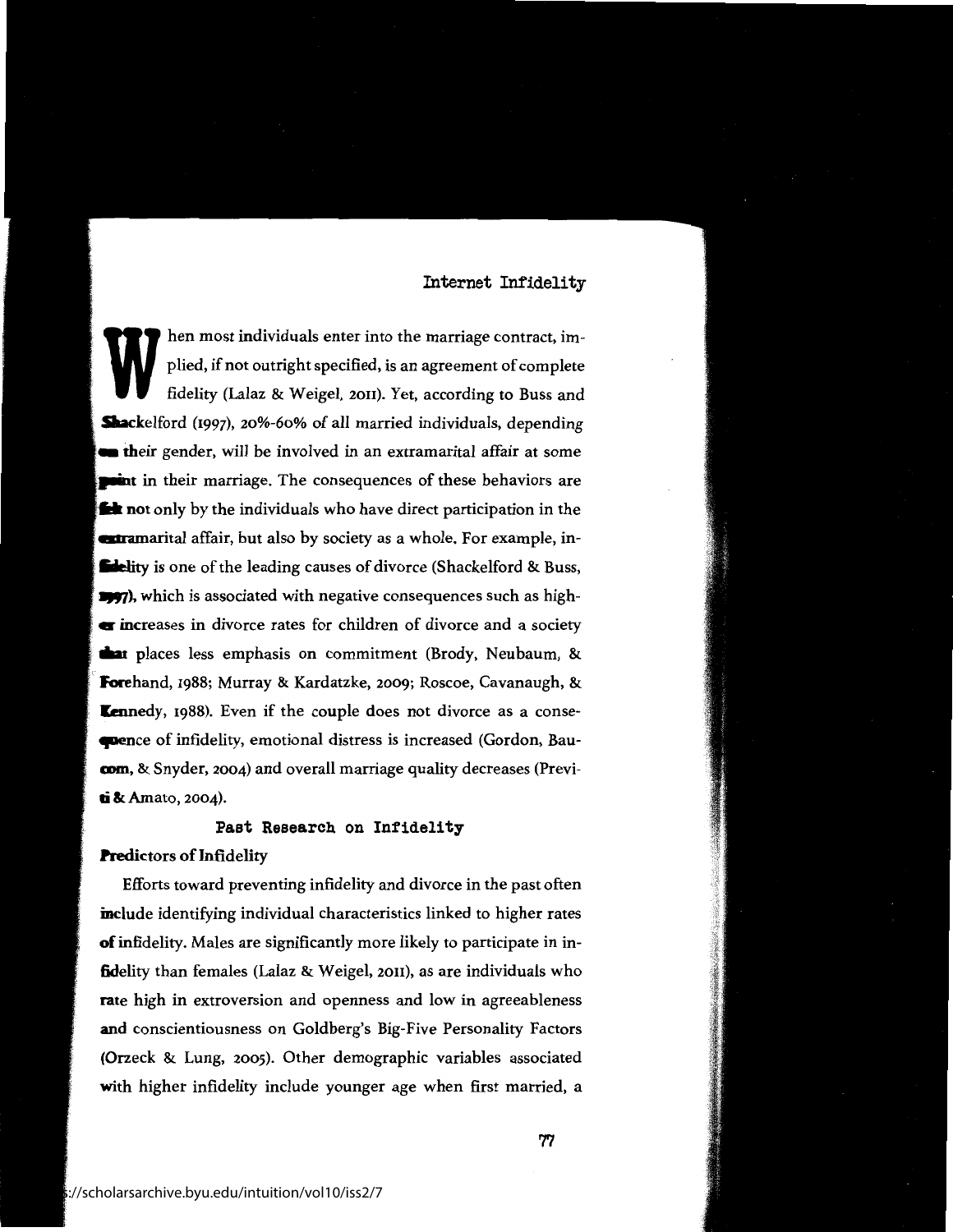high level of education, and high income and work status (Atkins, Baucom, & Jacobson, 2001). However, dimensions of sexuality characteristics and relationship factors have been found to be more predictive of infidelity than other demographic variables (Mark, Janssen, & Milhausen, 2011).

Relationship factors associated with high rates of infidelity include low sexual satisfaction and a lack of positive communication (Shackelford & Buss, 1997). Similarly, Maddox Shaw, Rhoades, Allen, Stanley, and Markman (2013) found that lower relationship satisfaction, negative communication, and lower dedication predicted infidelity in unmarried opposite-sex relationships across 20 months, indicating that this effect is present in more relationships than traditional marriage ones.

However, as the Internet has grown in popularity and accessibility, the nature of infidelity has changed. Because the Internet provides a more diverse and accessible way of communicating, the definition of infidelity has changed, and likely some of the characteristics of the individuals most likely to take part in it. Thus, the Internet has created a gap in the literature of infidelity, and consequently the applicability of the current knowledge in preventing infidelity is limited.

As I will demonstrate later, prevention of infidelity is important because infidelity is often cited as a destructive influence to individuals, families, and societies in general. Redefining infidelity to include online actions is the first step to identifying personal characteristics of individuals involved in infidelity, which can then be used to aid in prevention of infidelity and its destructive conse-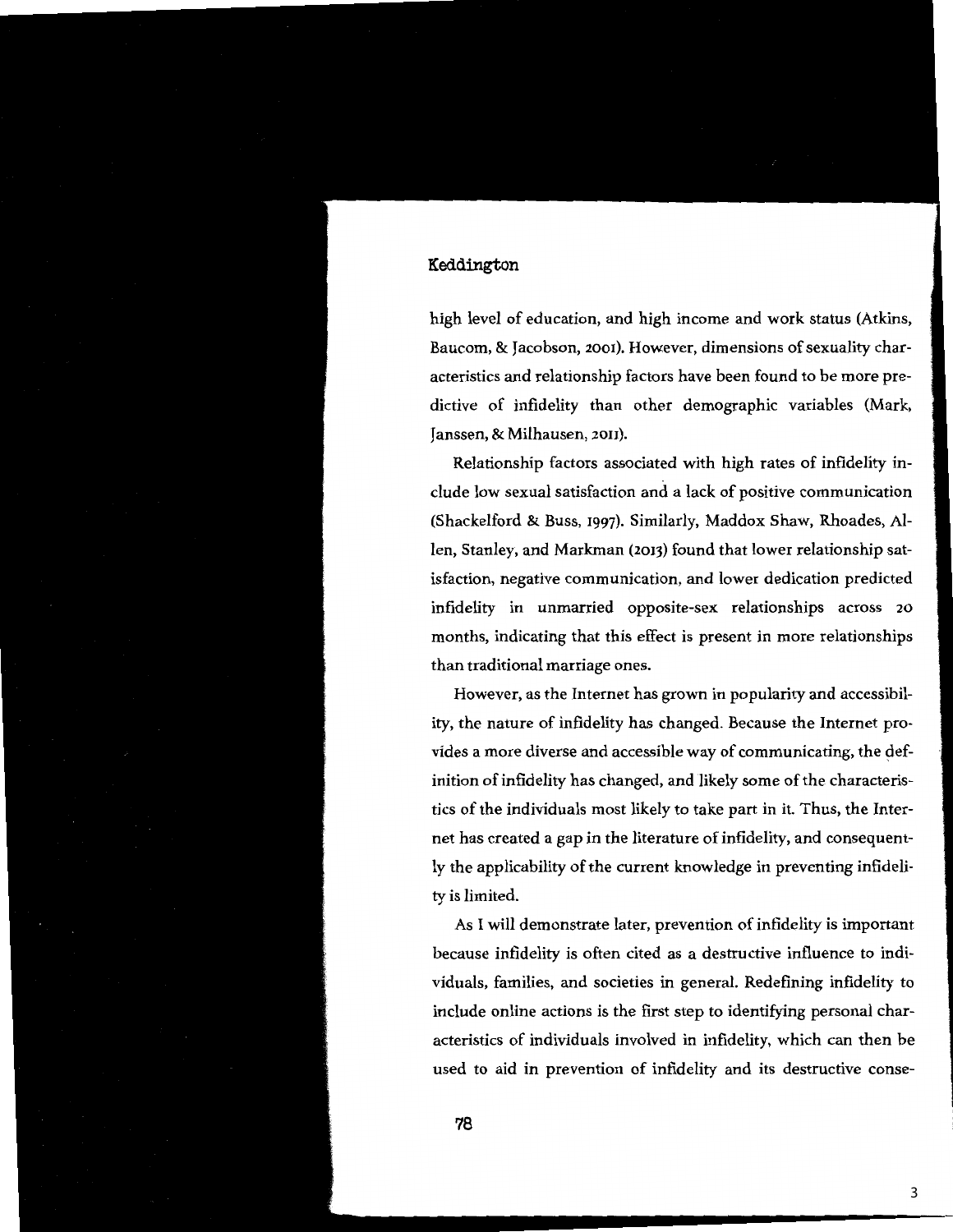quences, including divorce and emotional distress for the individu**als** involved and their close relations.

#### **Emotional** Distress and Infidelity

Knowing that research has illustrated a link between infidelity • **<sup>a</sup>**cause of marital distress and divorce, Previti and Amato (2004) **were** interested in learning whether marital distress was also a **cause** of infidelity. In their model, marital happiness and divorce proneness were posited as both causes and consequences of infidelity. While divorce proneness at the first time point significantly **predicted infidelity, infidelity was a stronger predictor of both diwrce** proneness and marital happiness at the second time point, **and** divorce over time.

Emotional distress in the form of depression is common, along with other symptoms of post-traumatic stress disorder, among indi-**Yiduals** in relationships where infidelity has taken place. In addition **to** the individual emotional stress, infidelity has a negative impact **cm** the relationship between the partners, with trust, commitment, **and** empathy all being severely decreased (Gordon et al., 2004).

Gordon and colleagues (2004) argued for a therapeutic treat**ment** that parallels treatment used when aiding recovery from an interpersonal trauma. The conceptualization of the treatment in **mis** way illustrates the serious and detrimental effect infidelity has **cm** both the individuals involved, as well as the relationship be**tween** the individuals. Consistent with this idea, they found the **partner** not directly involved in the extramarital affair experienced **more** negative emotional distress, such as a decrease in personal **positive** assumptions, than the other partner.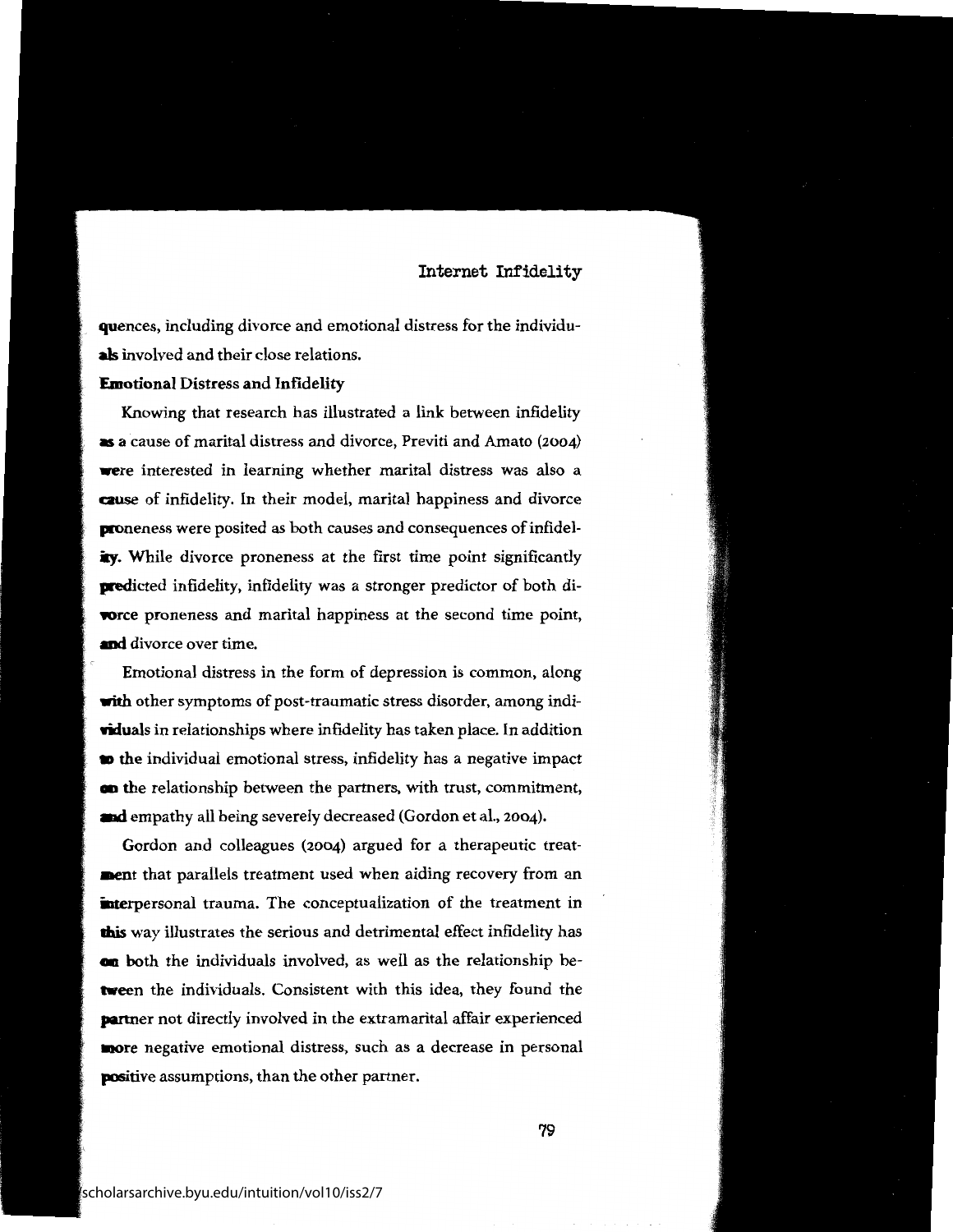In addition to the injuring partner experiencing less distress, men have been found to experience less distress after an extramarital affair (Cramer, Abraham, Johnson & Manning-Ryan, 2001), a finding that is unsurprising given that men are found to engage in extramarital affairs more often (Lalaz & Weigel, 2011). Investigation into the differences between reactions to extramarital affairs has showed that in relationships where there had been a known extramarital affair, demand behaviors in communication were high, especially coming from the injured partner (Balderrama-Durbin, Allen, and Rhoades, 2012). Surprisingly, there was little difference in withdraw communication behaviors, which normally accompany demand behaviors, between the partners. Despite only portraying increase in one destructive communication behavior, these results illustrate that infidelity has a negative impact on the relationship itself, in addition to the emotional distress it brings to the individuals in the relationship.

#### **Relationship Between Divorce and Infidelity**

In 2008, the number of divorces was approximately 40% of the number of marriages, a number that, while decreasing in recent years, is still high (U. S. Department of Commerce, 2012). In one survey, a lack of commitment in the marriage was the most commonly cited reason for divorce (Johnson et al., 2002). Specifically, a nationwide study found infidelity to be the highest reported cause of divorce (Amato & Previti, 2003). Results from a 17-year-long study suggest that while infidelity is cited as a major cause of divorce, it appears that infidelity only has such a strong effect on already weak relationships in which thoughts of divorced have previously been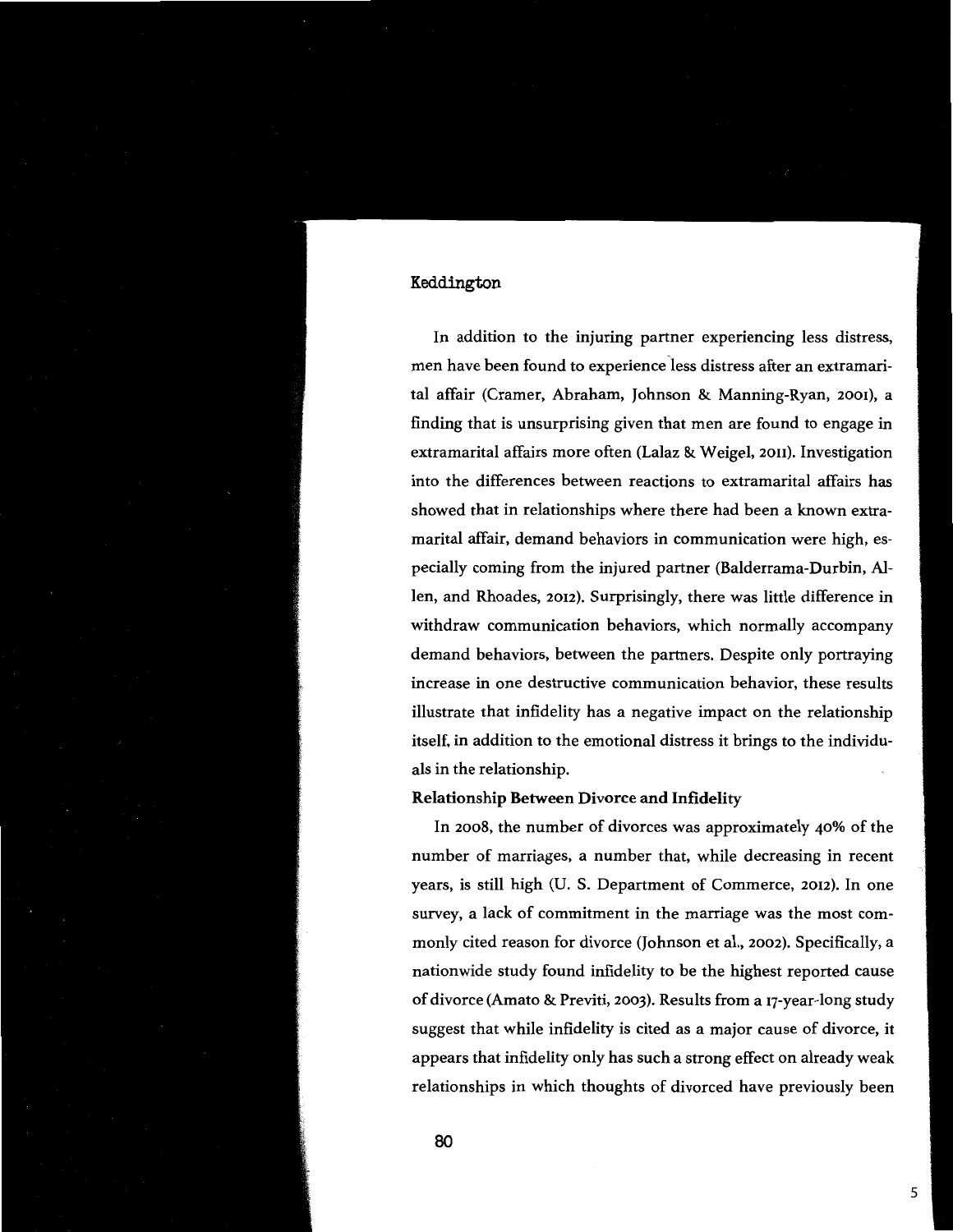**apressed** (Previti & Amato, 2004). Still, as divorce has been associated with higher levels of depression, an increase in health prob**lems**, and lowered life satisfaction (Amato & Previti, 2003), for the individuals involved, it is worth trying to prevent any major contri**bution** to divorce.

The individuals directly involved in the divorce are not the only **enes** affected by it. Among the population experiencing the nega**tive** effects of divorce are the children of divorced parents. These children have been shown to be at a higher risk for divorce them**selves,** even when controlling for various demographics, such as income and education (Murray & Kardatzke, 2009). The impact on children is magnified when there have been multiple divorces and remarriages because the constant disruption of the family unit does **not** as readily allow for positive adjustment (Brody et al., 1988). Fur**lher,** high divorce rates impact society, as younger individuals tend to be more open to termination of relationships after infidelity than **older** individuals (Roscoe, Cavanaugh, & Kennedy, 1988). These **findings** suggest an overall decrease in commitment level of young**er** generations, which could lead to more casual attitudes about in**fidelity** and thus, increased rates of infidelity.

#### **Defining Infidelity**

In order to assess the negative consequences of infidelity, actions **that** constitute infidelity must first be evaluated. While infidelity **has** been defined in different ways, there are several characteristics **that** are present in most definitions. Also consistent across studies **are** many of the characteristics of individuals and relationships found to predict infidelity.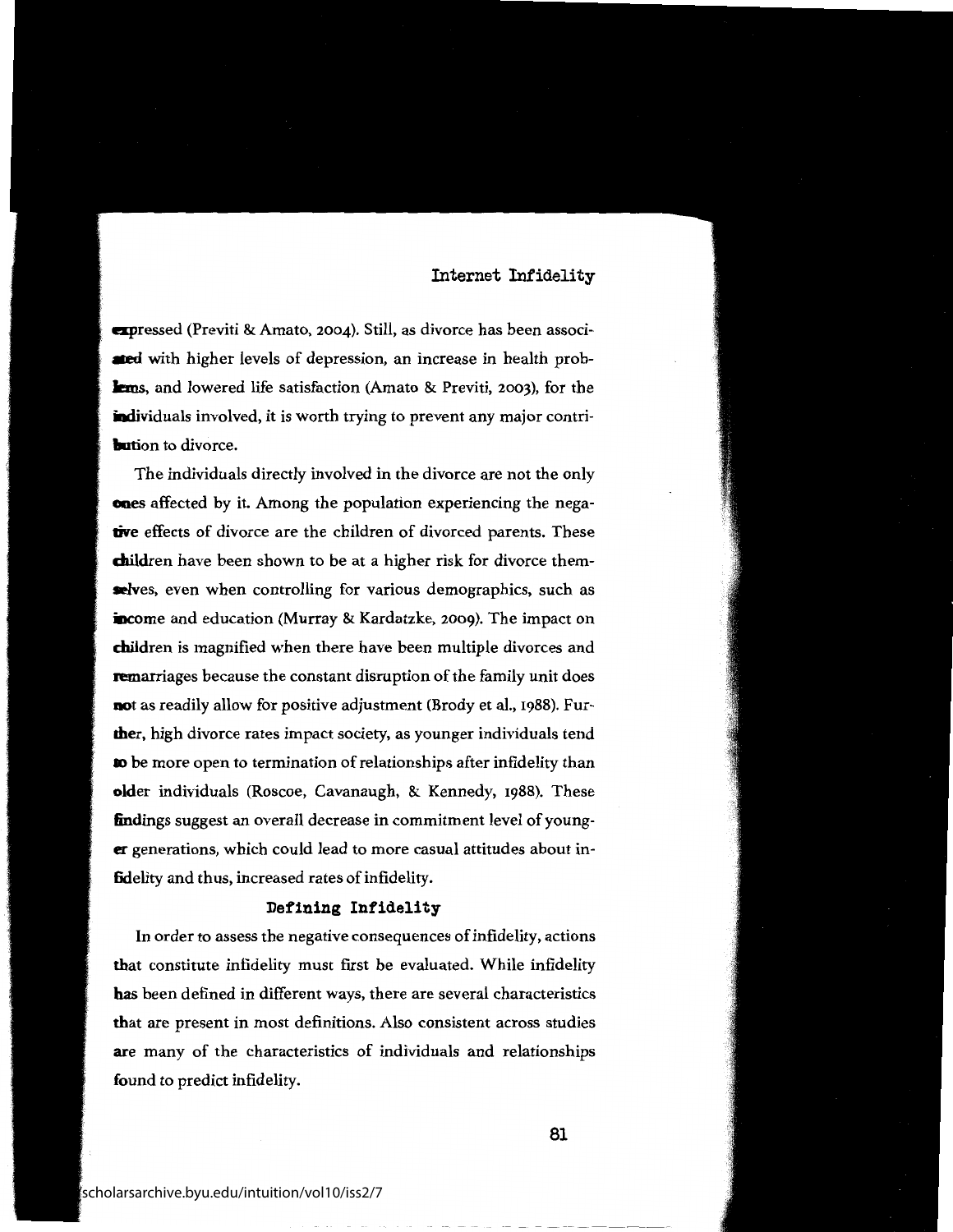#### **Current Definitions**

While the definition of infidelity varies between studies, there are features that are common to most, if not all definitions. The basic definition of infidelity found in studies is the engagement in a sexual interaction-ranging from kissing to sexual intercoursewith an individual outside of a primary marriage relationship (Allen et al., 2008; Amato & Previti, 2003; Atkins et al., 2001; Balderrama-Durbin et al., 2012). Roscoe, Cavanaugh, & Kennedy (1988) extended this basic definition to also include long-lasting dating relationships. Others have changed the definition of what actions constitute infidelity to include the intention to be unfaithful (Lalaz & Weigel, 2011) and sexual interactions that jeopardize or produce a negative impact on the relationship (Mark et al., 2011). Surprisingly, only studies looking at gender differences in reactions to emotional verses physical infidelity include an emotional aspect in the definition of infidelity (Cramer et al., 2001). As the Internet provides anonymous communication that allows for more free expression of emotion, inclusion of emotional infidelity in the basic definition is increasingly important.

#### **Internet Infidelity**

Despite extensive research in the field of infidelity in marital relationships, current knowledge of correlates of infidelity is insufficient because of the impact the Internet has had on the definition of infidelity.

One of the most significant effects of the Internet on society is the opportunity it provides people to create an alternate identity. Gerson (2011) looked into how the Internet affects couples and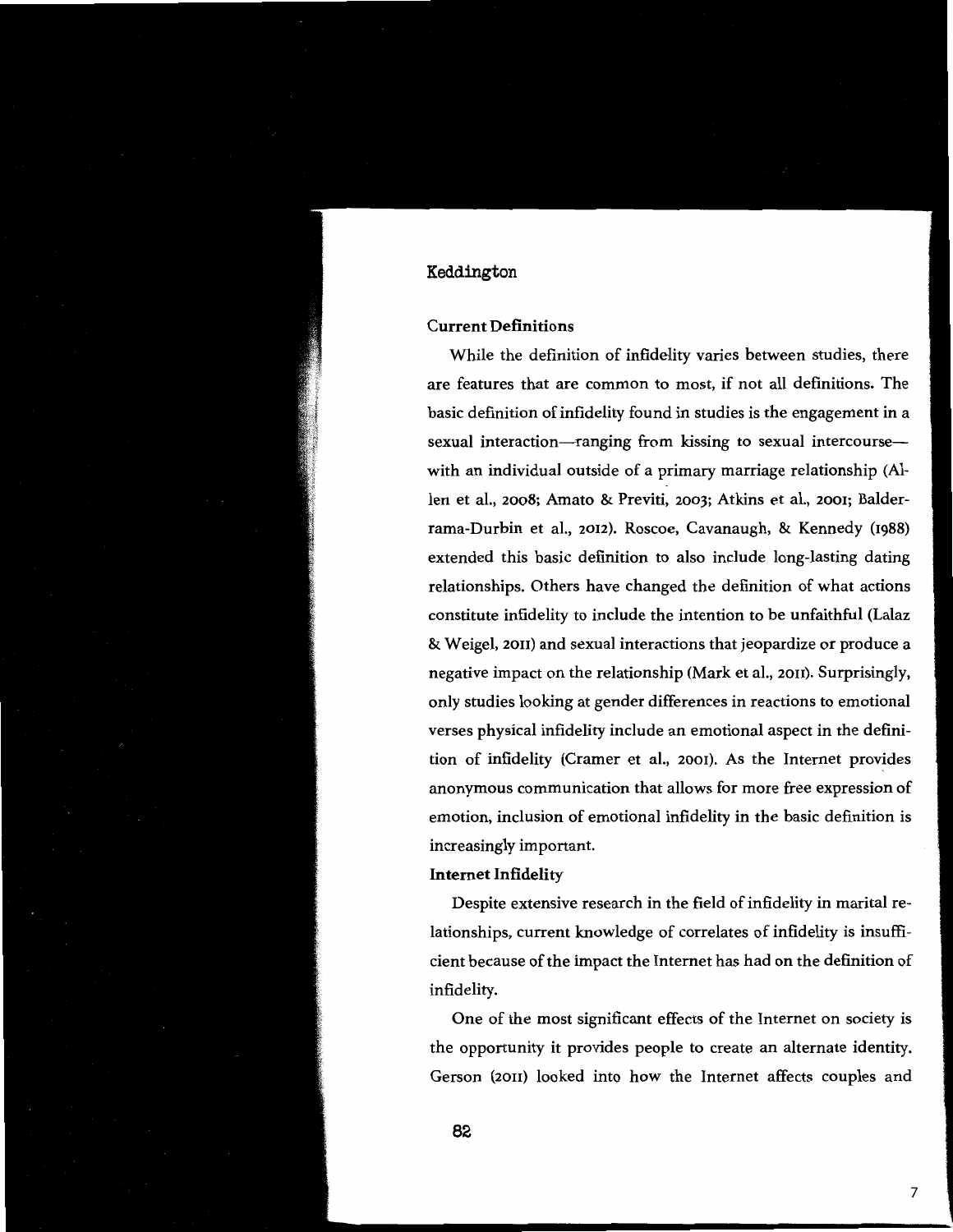found that the Internet helps individuals to express aspects of **themselves that are otherwise suppressed. Expressing two different** identities in different situations creates disconnect within individu**als**, with only certain characteristics expressed in each situation. **lecause** of disconnect between the two identities, it is easier for in **dividuals to form relationships online that are disconnected from** the relationships in their everyday life. As the Internet has become **aore** prevalent, dating practices and standards of acceptability for **anline** behavior have changed as well (Gerson, 2011). Helsper and **Whitty** (2010) found that married partners were more likely to agree **an** proper online etiquette than two people not in a relationship, **but** this is unimportant in light of the fact that often members of the relationship do not discuss the standards to begin with (Gerson, **2011**). In addition to changing standards of online behavior, the In**land** has also introduced completely new ways of being unfaithful.

Pornography, Hot Chatting, and Cybersex. Pornography use is **<sup>a</sup>**unique form of infidelity because it does not fit in either of the two **most** commonly created categories (physical and emotional infideli**ty).** but seems to be a distinct category (Whitty, 2003). While por**nography** is not a new form of infidelity, the Internet has increased **the** availability, anonymity, and affordability of pornography **CCooper,** 1998). Online pornography consumption is high (Carroll et **al,** 2008), a fact illustrated by the social acceptance of pornography **riewing** evident today. Often, use of pornography is not considered **by** researchers to be a type of infidelity, especially when partners **view** it together. However, as the effects of one partner viewing pornography without the presence of the other partner has effects

!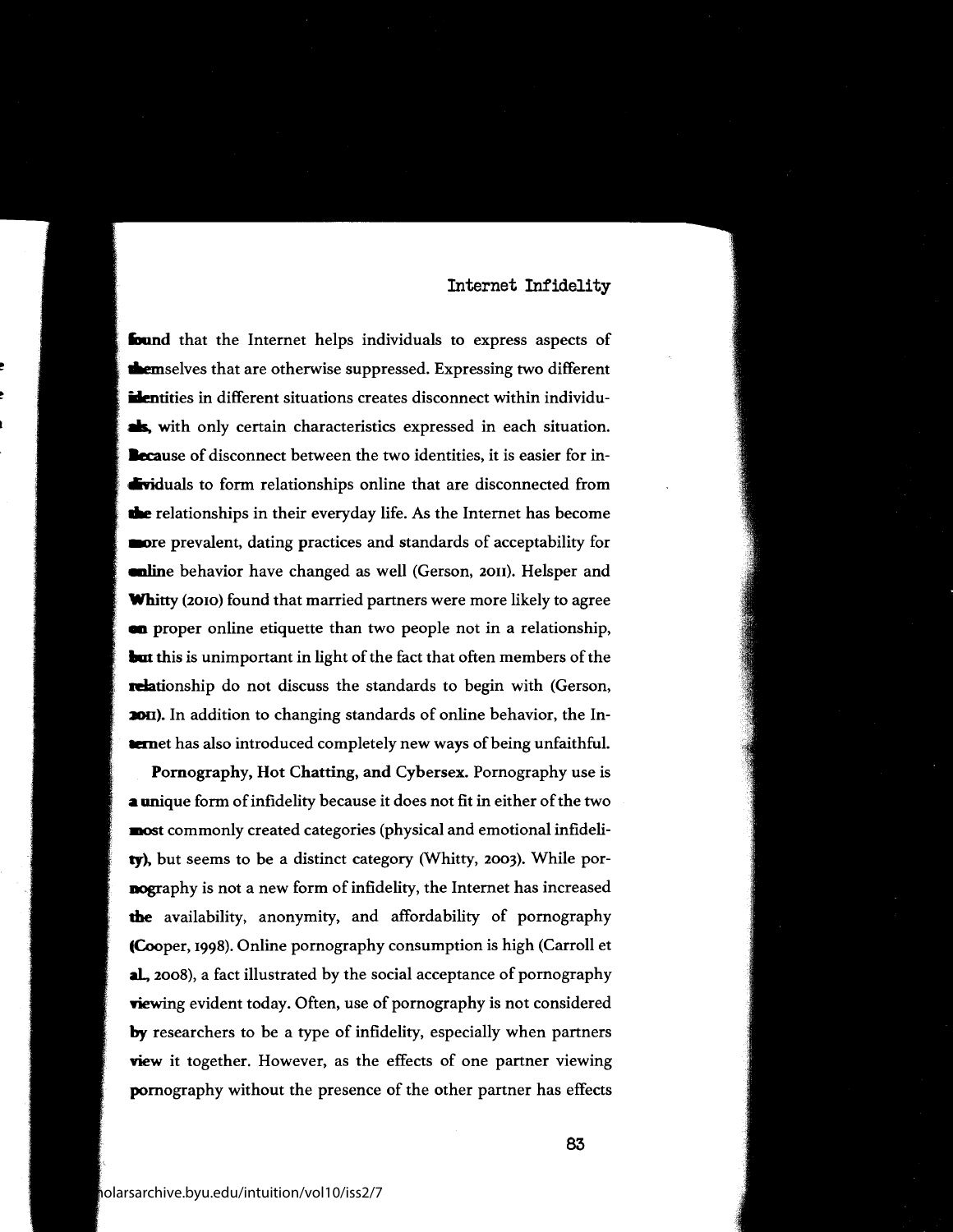similar to those of more traditional forms of infidelity, such as decreased sexual satisfaction (Morgan, 2011; Yucel & Gassanov, 2010; Zillmann & Bryant, 1988) and partner's feelings of betrayal (Manning, 2006), it is reasonable to include it as a type of infidelity. Specifically, when included in the model predicting sexual satisfaction, higher levels and more types of pornography used predicted lower sexual satisfaction even when controlling for traditional infidelity (Yucel & Gassanov, 2010). That the partner is absent is important here because it more closely imitates traditional infidelity, as well as being the most common use of pornography.

In addition, pornography use is associated with less commitment (Lambert, Negash, Stillman, Olmstead, & Fincham., 2012). Replicating their results across multiple studies and methods (including cross-sectional, experimental, and behavioral), Lambert et al. (2012) found individuals who consumed pornography at high levels were less committed and more likely to engage in an infidelity. Additionally, they found commitment mediated the association between pornography and infidelity. Pornography use also increases the likelihood of participating in other types of infidelity (Wright & Randall, 2012). Stack, Wasserman, and Kern (2007) found that individuals who use pornography were more likely to participate in risky sexual behaviors, including having committed an infidelity and engaging in paid sex.

Cybersex and hot chatting are two other actions introduced by the Internet. While there are slight variations in these definitions depending on the researcher, most people define *cybersex* in terms of interacting with someone online with the purpose of gaining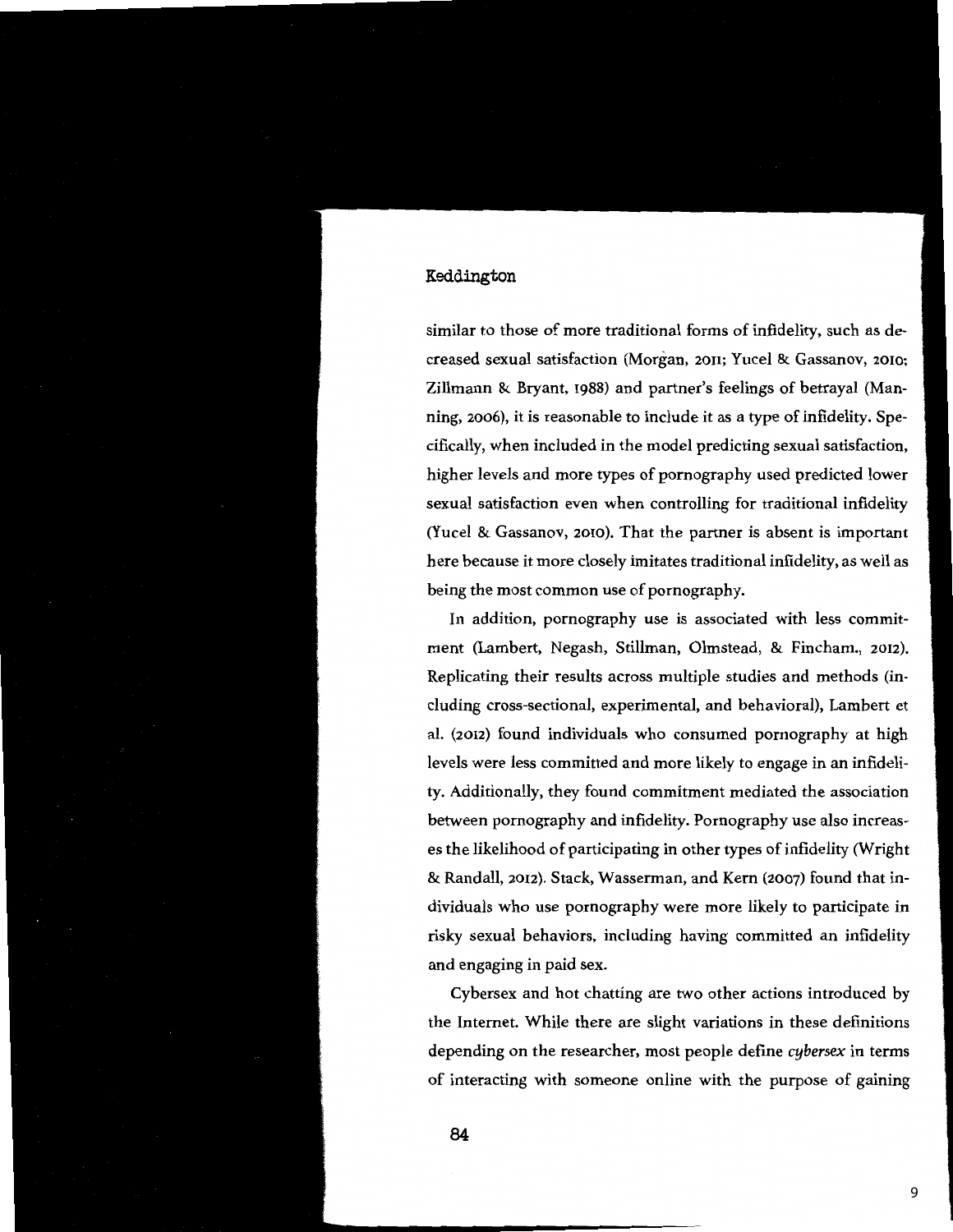**921** sexual gratification and *hot chatting* in terms of socializing online **daat** goes beyond simple friendly or light-hearted flirting (Whitty, **2003**). Unlike pornography, cybersex and hot chatting involve in**aractions** with another individual and, as such, are often viewed as **<sup>a</sup>**greater infidelity (Whitty, 2003). However, as cybersex and hot **chatting** are newer forms of infidelity, more research needs to be done in order to understand their full effects.

Online Versus Offline Infidelity. To explore how the Internet **has** affected infidelity, Whitty (2003) had 1,117 males and females **between** the ages of 17 and 70 complete a survey in which they were **given** examples of negative relationship behaviors and were asked ID rate on a 5-point Likert scale how much they perceived the action to be considered an infidelity. Items included both offline actionswith examples being "going to strip clubs," "engaging in intercourse/sexual acts," and "sharing deep emotional and or intimate **information**" (p. 573)—and online actions—with examples being **Viewing pornographic pictures on websites", "engaging in hot chat",** "engaging in cybersex", and "maintaining a non-sexual rela**tionship"** (p. 573). All items specified that the behavior was done **without** the presence of the respondents' partner. Situations in**volving** cybersex and hot chatting were most agreed upon as acts of infidelity with only sexual intercourse rating higher. This finding illustrates that not only has the Internet introduced new ways of committing infidelity but that these acts have quickly usurped oth**er,** more physical infidelities in perceived seriousness. In interpreting her results, Whitty stated that this data "suggests that people at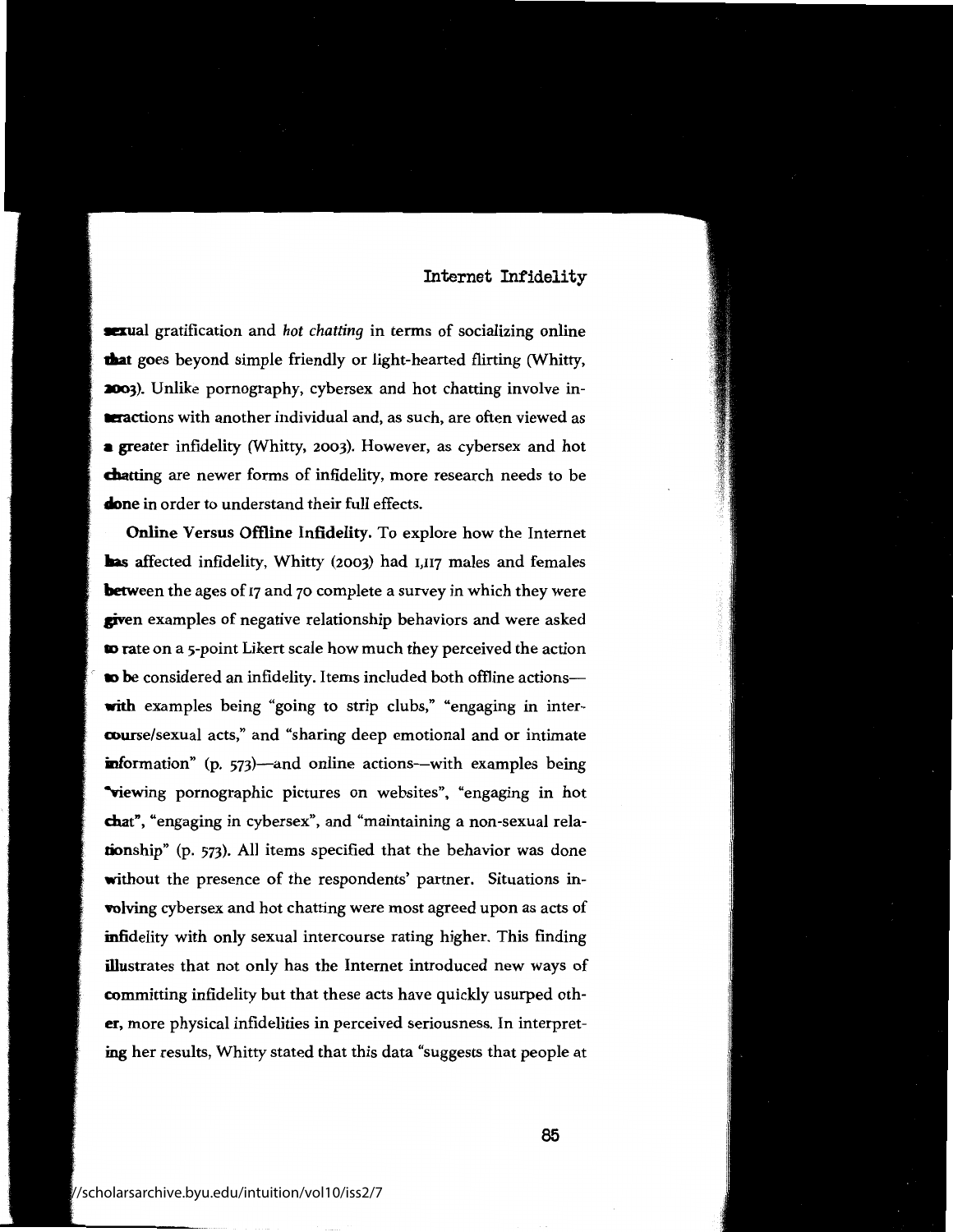least perceive online acts of infidelity as authentic and real as offline acts" (p. 576).

#### **A More Inclusive Definition of Infidelity**

Because the Internet increases the opportunity and ease of engaging in infidelity, often those involved in online infidelity are **in**troverted and lack social skills, despite previous correlates of infidelity including extroversion and openness as personality characteristics (Orzeck & Lung, 2005). The availability of the Internet has also opened the door for individuals to commit infidelity who otherwise would not have because of a lack of opportunities to engage with other individuals (Gerson, 2011), a factor that has been found to be associated with higher rates of infidelity (Atkins et al., 2001).

Based off of the results of her study, Whitty (2003) suggested that one of the reasons Internet infidelities need to be included in research definitions is that infidelity often has less to do with the physical act than with the fact that the partner feels the need to seek sexual satisfaction from someone else. Her research also suggested the need to create a unified definition of infidelity to be used in all research as the data found illustrated the differing opinions among people as to what constitutes an unfaithful act.

As argued by Zola (2007), the definition of infidelity used in research should include everything from sexual intercourse to financial betrayal. Specifically, she states that the definition should include any "act of an emotional and/or physical betrayal characterized by behavior that is not sanctioned by the other partner and that has contributed to considerable, ongoing, emotional anguish in the non-offending partner" (p. 27). While it might seem extreme to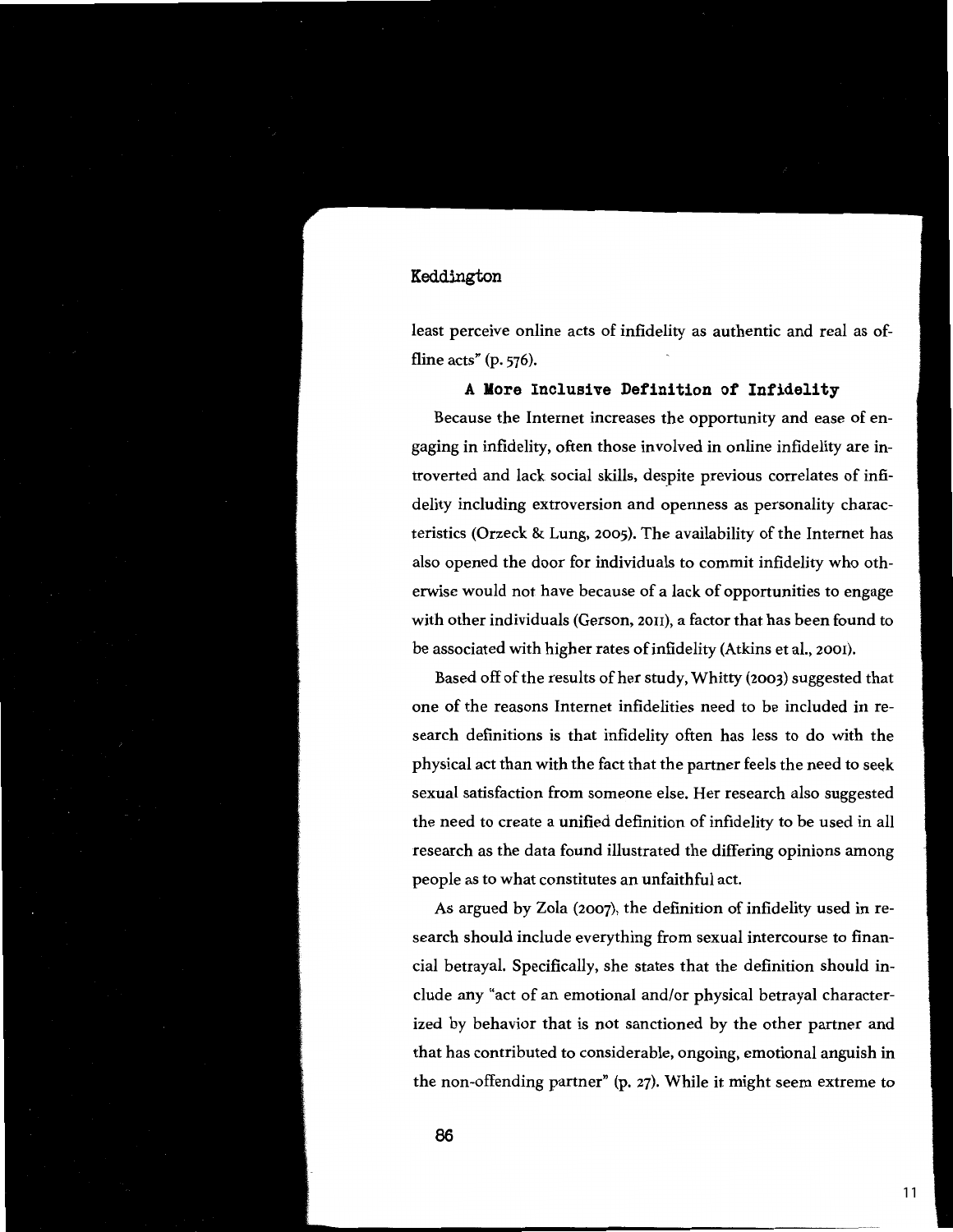include financial betrayal in a definition of infidelity, using such a **hroad** definition throughout all studies concerning infidelity would **help** to update and increase knowledge concerning important correlates. This knowledge can then aid in reducing the incidence of infidelity and its associated negative consequences.

The two current categories of infidelity used in research are **pliysical** and emotional, although there is a much greater emphasis **placed** on physical infidelity. However, many of actions that could **be** considered to be infidelities that are perpetrated on the Internet • **not** cleanly fall into the two categories. Because of the increased **accessibility and types of unfaithful interactions, the individual par**ticipating in infidelity has changed with the growth of the Internet. Thus, the current predictors of infidelity are not completely valid. **The** possible invalidity of the current research illustrates the need **for a** new, standardized definition of infidelity in research.

#### References

- **Allen,** E. S., Rhoades, G. K., Stanley, S. M., Markman, H.J., Williams, T., Melton, J., & Clements, M. L. (2008). Premarital precursors of marital infidelity. *Family Processes,* 47(2), 243-259. doi:10.nn/j.1545- 5300.2008.00251.x
- **Amato,** P.R., & Previti, D. (2003). People's reasons for divorcing: Gender, social class, the life course, and adjustment. *Journal of Family Issues,* 24(5), 602-626. doi:10.n77/0192513Xo3254507
- Atkins, D. C., Baucom, D. H., & Jacobson, N. S. (2001). Understanding infidelity: Correlates in a national random sample. *Journal of Family Psychology,* 15(4), 735-749. doi:10.1037//0893-3200.15.4.735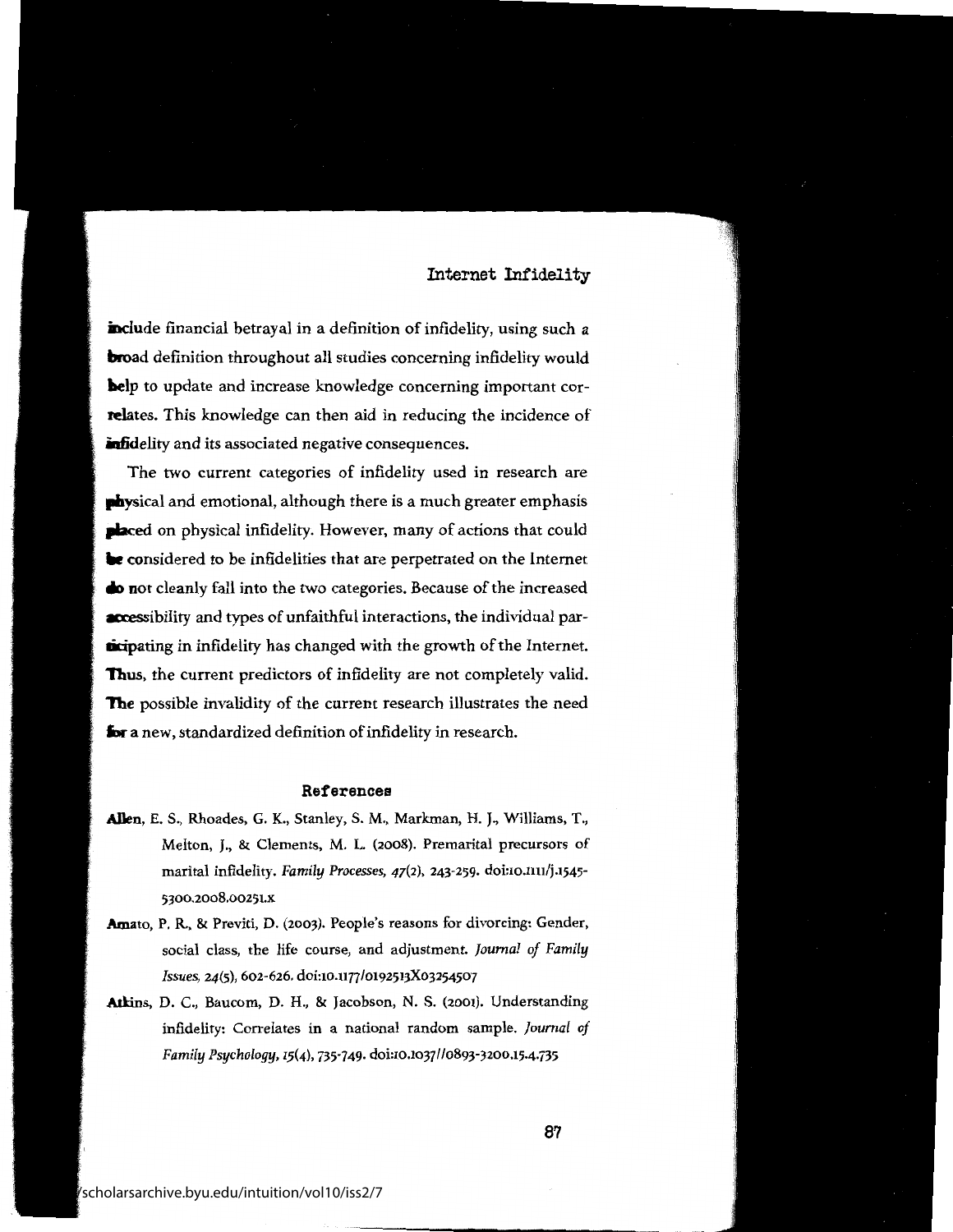- Balderrama-Durbin, C. M., Allen, E. S., & Rhoades, G. K. (2012). Demand and withdraw behaviors in couples with a history of infidelity. *Journal of Family Psychology,* 26(1), 11-17. doi:10.1037/aoo26756
- Brody, G. H., Neubaum, E., & Forehand, R. (1988). Serial marriage: A heuristic analysis of an emerging family form. *Psychological Bulletin,* 103(2), 211-222. doi:10.1037/0033-2909.103.2.211
- Buss, D. M., & Shackelford, T. K. (1997). Susceptibility to infidelity in the first year of marriage. *Journal of Research in Personality,* 31(2), 193- 221. doi:10.1006/jrpe.1997,2175
- Carroll, J. S., Padilla-Walker, L., Nelson, L. J., Olson, C. D., Barry, C. **M.,** & Madsen, S. D. (2008). Generation XXX: Pornography acceptance and use among emerging adults. *Journal of Adolescent Research,*  23(1), 6-30. doi:10.1177/0743558407306348
- Cooper, A. (1998). Sexuality and the Internet: Surfing into the new millennium. *CyberPsychology* & *Behavior,* 1(2), 187-193. doi:10.1089/cpb.1998.1.187
- Cramer, R. E., Abraham, W. T., Johnson, L. M., & Manning-Ryan, B. (2001). Gender differences in subjective distress to emotional and sexual infidelity: Evolutionary or logical inference explanation? Current *Psychology: A Journal for Diverse Perspectives on Diverse Psychological Issues,* 20(4), 327-336. doi:10.1007/s12144-001-1015-2
- Gerson, M. (2011). Cyberspace betrayal: Attachment in an era of virtual connection. *Journal of Family Psychotherapy,* 22(2), 148-156. doi:10.1080/08975353.2011.578039
- Gordon, K. C., Baucom, D. H., & Snyder, D. K. (2004). An integrative intervention for promoting recovery from extramarital affairs. *Journal of Marital and Family Therapy,* 30(2), 213-231. doi:10.m1/j.1752-0606.2004.tbo1235.x
- Helsper, E. J., & Whitty, M. T. (2010). Netiquette within married couples: Agreement about acceptable online behavior and surveillance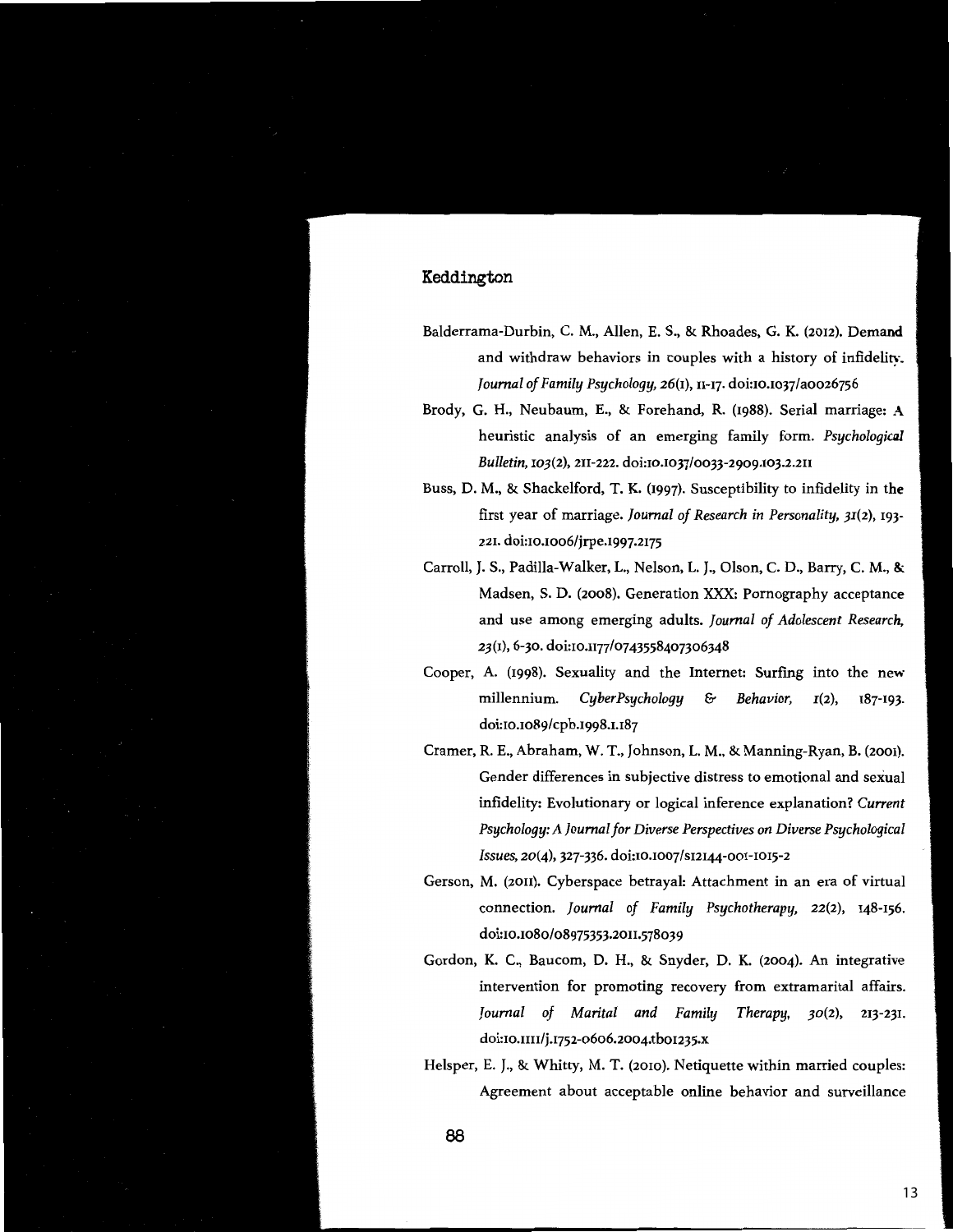between partners. *Computers in Human Behavior,* 26(5), 916-926. doi:10.1016/j.chb.2010.02.006

- **Johnson,** C. A., Stanley, S. M., Glenn, N. D., Amato, P.A., Nock, S. L., Markman, H.J., & Dion, M. R (2002). *Marriage in Oklahoma: 2001 baseline statewide survey on marriage and divorce* (S02096 OKDHS). Oklahoma City, OK: Oklahoma Department of Human Services.
- **lalaz,** C. B., & Weigel, D. J. (2011). Understanding the relationship between gender and extradydatic relations: The mediating role of sensation seeking on intentions to engage in sexual infidelity. *Personality and Individual Differences,* 60(7), 1079-1083. doi:10.1016/j.paid.2011.01.029
- **lambert,** N. M., Negash, S., Stillman, T. F., Olmstead, S. B., & Fincham, F. D. (2012). A love that doesn't last: Pornography consumption and weakened commitment to one's romantic partner. *Journal of Social and Clinical Psychology,* 31(4), 410-438.
- **lladdox** Shaw, A. M., Rhoades, G. K., Allen, E. S., Stanley, S. M., & Markman, H. J. (2013). Predictors of extradyadic sexual involvement in unmarried opposite-sex relationships. *Journal of Sex Research,* 50(6), 598-610. doi:10.1080/00224499.2012.666816
- **Manning,** J.C. (2006). The impact of Internet pornography on marriage and the family: A review of the research. *Sexual Addiction* & *Compulsivity,* 13(2-3), 131-165. doi:10.1080/107201606008707n
- **llark, K.** P., Janssen, E., & Milhausen, **R.R.** (20n). Infidelity in heterosexual couples: Demographic, interpersonal, and personality-related predictors of extradyadic sex. *Archives of Sexual Behavior,* 40(5), 971-982. doi:10.1007 / s10508-011-9971-z
- **Morgan,** E. M. (20n). Associations between young adults' use of sexually explicit materials and their sexual preferences, behaviors, and satisfaction. *Journal of Sex Research, 48(6),* 520-530. doi:10.1080/00224499.2010.543960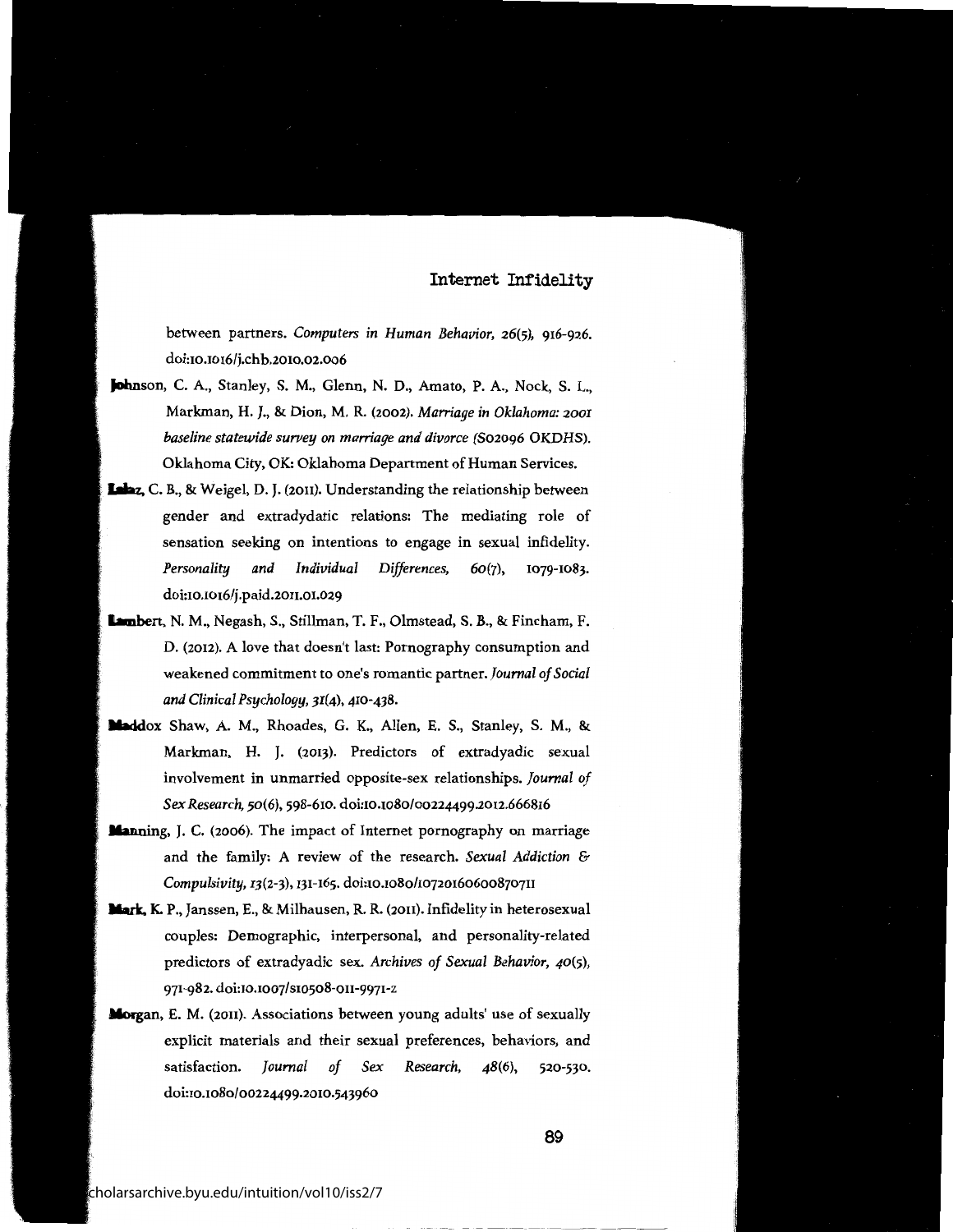- Murray, C. E., & Kardatzke, K. N. (2009). Addressing the needs of adult children of divorce in premarital counseling: Research-based guidelines for practice. *The Family Journal,* 17(2), 126-133 doi:10.n77/1066480709332635
- Orzeck, T., & Lung, E. (2005). Big-five personality differences of cheaters and non-cheaters. *Current Psychology: A Journal for Diverse Perspectives on Diverse Psychological Issues,* 24(4), 274-286. doi:0.1007/s12144-005-1028-3
- Previti, D., & Amato, P. R. (2004). Is infidelity a cause or a consequence of poor marital quality? *Journal of Social and Personal Relationships,*  21(2), 217-230. doi:10.n77/0265407504041384
- Roscoe, B., Cavanaugh, L. E., & Kennedy, D. R. (1988). Dating infidelity: Behaviors, reasons and consequences. *Adolescence,* 23(89), 35-43.
- Shackelford, T. K., & Buss, D. M. (1997). Anticipation of marital dissolution as a consequence of spousal infidelity. *Journal of Social and Personal Relationships,* 14(6), 793-808. doi:10.n77/0265407597146005
- Stack, S., Wasserman, I., & Kern, R. (2004). Adult social bonds and use of Internet pornography. *Social Science Quarterly,* 85(1), 75-88. doi:10.nn/j.0038-4941.2004.08501006.x
- U.S. Department of Commerce, United States Census Bureau. (2012). *Live births, deaths, marriages, and divorces:* 1960 *to* 2008. Retrieved from http://www.census.gov/compendia/statab/2o12/tables/I2soo78.pdf
- Whitty, M. T. (2003). Pushing the wrong buttons: Men's and women's attitudes toward online and ofiline infidelity. *CyberPsychology* & *Behavior* 6(6), 569-579. doi:10.1089/109493103322725342
- Wright, P. *].,* & Randall, A. K. (2012). Internet pornography exposure and risky sexual behavior among adult males in the United States. *Computers in Human Behavior,* 28(4), 1410-1416. doi:10.1016/j.chb.2012.03.003